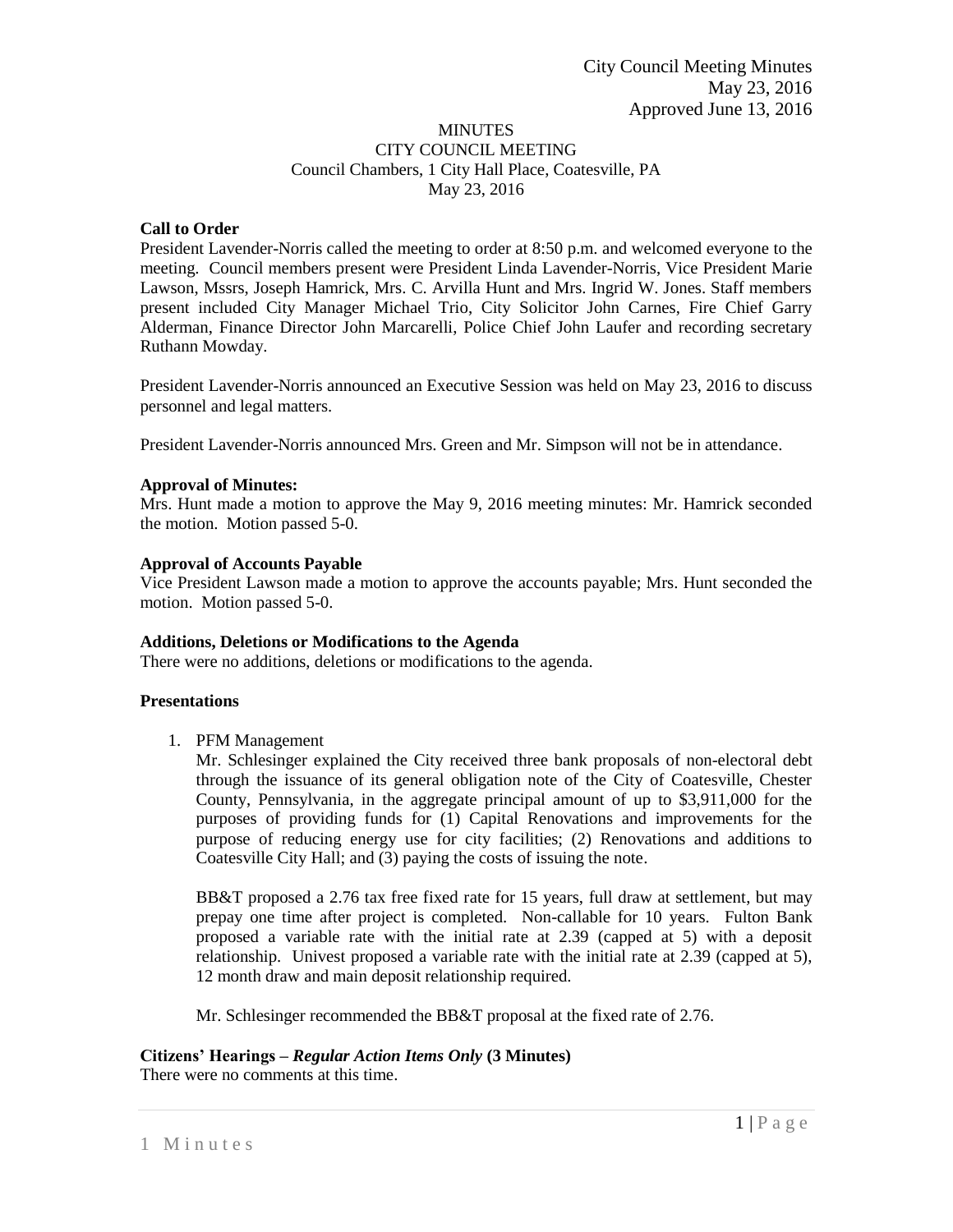Vice President Lawson made a motion to close citizens' hearings on regular action items only; Mrs. Hunt seconded the motion. Motion passed 5-0.

#### **Regular Action Items**

- 1. Receive and consider Bank loan proposals Vice President Lawson approved BBT Bank for the fixed rate of 2.76; Mrs. Hunt seconded the motion. Motion passed 5-0.
- 2. Receive and consider First Reading an Ordinance authorizing and directing the incurring of non-electoral debt through the issuance of its general obligation note of the City of Coatesville, Chester County, Pennsylvania, in the aggregate principal amount of up to \$3,911,000 for the purposes of providing funds for (1) Capital Renovations and improvements for the purpose of reducing energy use for city facilities; (2) Renovations and additions to Coatesville City Hall; and (3) paying the costs of issuing the note; directing the proper officers of the governing body to prepare, certify and file the required debt statement and borrowing base certificate; covenanting that the City shall include the amount of annual debt service in its budget for each fiscal year; setting forth the substantial form of the note; setting forth the stated principal and interest payment dates, redemption provisions, place of payment and other details of the note; stating a covenant as to payment of principal and interest without deduction for certain taxes; providing for the execution of the note; awarding the note at private sale and stating that such private sales is in the best financial interest of the City; appointing a paying agent and sinking fund depositary; establishing a sinking fund; Authorizing and directing the proper officers of the City to certify and to file with the Pennsylvania Department of Community and Economic Development certified copies of the necessary proceedings; covenanting that the proceeds of the note shall not be used in such a manner as to cause the note to be an arbitrage bond under federal tax law provisions; making certain tax representations and designating the note as a "Qualified Tax-Exempt Obligation"; authorizing and directing the proper officers of the City to do all things necessary to carry out the ordinance; authorizing and directing the proper officers of the governing body to pay issuance costs; and repealing all inconsistent ordinances.

Vice President Lawson made a motion to approve First Reading an Ordinance authorizing and directing the incurring of non-electoral debt through the issuance of its general obligation note of the City of Coatesville, Chester County, Pennsylvania, in the aggregate principal amount of up to \$3,911,000 for the purposes of providing funds for (1) Capital Renovations and improvements for the purpose of reducing energy use for city facilities; (2) Renovations and additions to Coatesville City Hall; and (3) paying the costs of issuing the note; directing the proper officers of the governing body to prepare, certify and file the required debt statement and borrowing base certificate; covenanting that the City shall include the amount of annual debt service in its budget for each fiscal year; setting forth the substantial form of the note; setting forth the stated principal and interest payment dates, redemption provisions, place of payment and other details of the note; stating a covenant as to payment of principal and interest without deduction for certain taxes; providing for the execution of the note; awarding the note at private sale and stating that such private sales is in the best financial interest of the City; appointing a paying agent and sinking fund depositary; establishing a sinking fund; Authorizing and directing the proper officers of the City to certify and to file with the Pennsylvania Department of Community and Economic Development certified copies of the necessary proceedings; covenanting that the proceeds of the note shall not be used in such a manner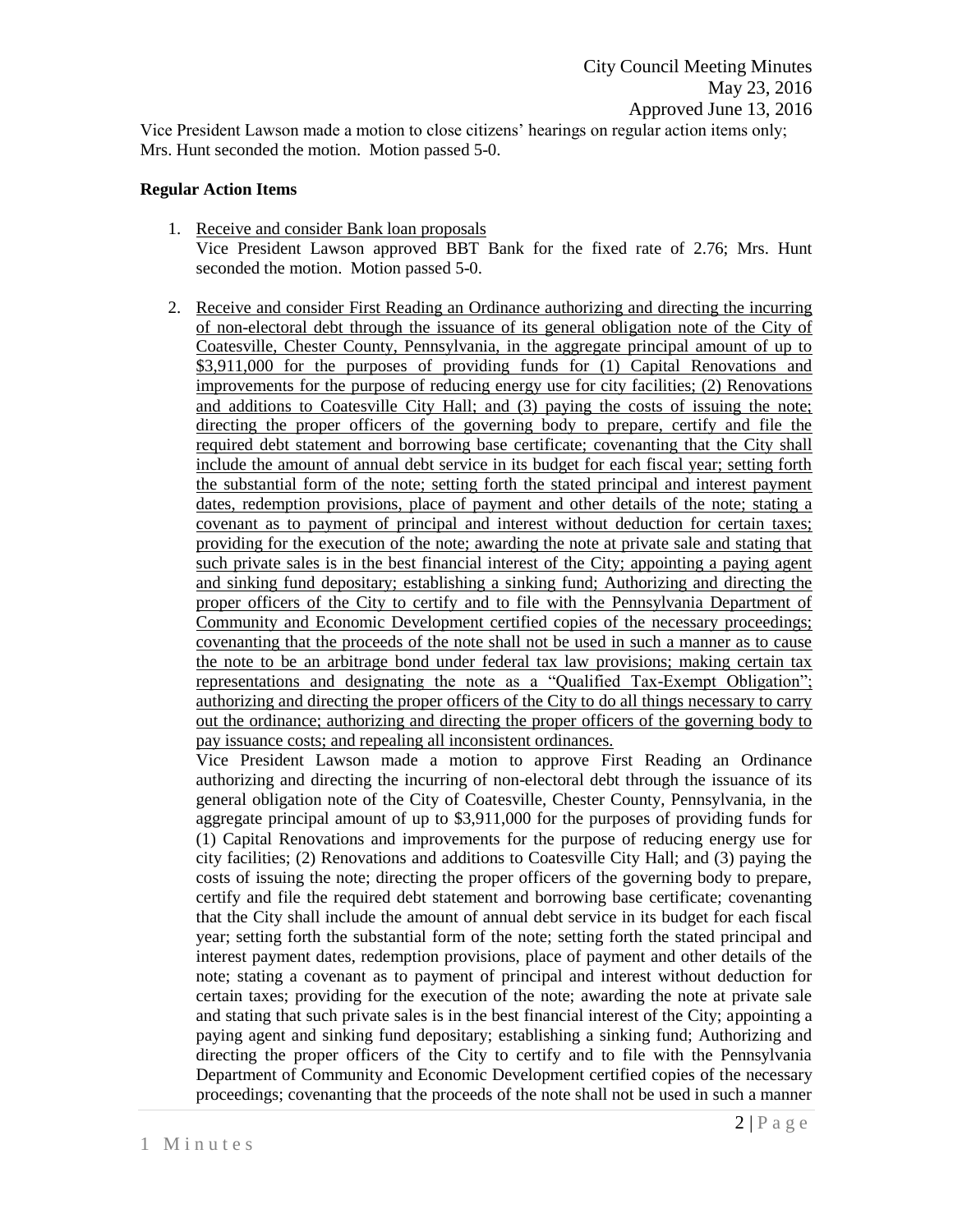as to cause the note to be an arbitrage bond under federal tax law provisions; making certain tax representations and designating the note as a "Qualified Tax-Exempt Obligation"; authorizing and directing the proper officers of the City to do all things necessary to carry out the ordinance; authorizing and directing the proper officers of the governing body to pay issuance costs; and repealing all inconsistent ordinances adding BBT at the fixed rate of 2.76: Mrs. Hunt seconded the motion. Motion passed 5-0.

3. Receive and consider Second Reading and Adopting an Ordinance entering into a ten year lease with the County of Chester to rent a 3600 square foot District Court to be located in City Hall (as renovated)) for \$21.50 per square foot (\$6,450.00 per month with 2% per annum increases) and other terms and conditions substantially similar to those in the lease agreement

Vice President Lawson made a motion to approve the Second Reading and Adopting an Ordinance entering into a ten year lease with the County of Chester to rent a 3600 square foot District Court to be located in City Hall (as renovated)) for \$21.50 per square foot (\$6,450.00 per month with 2% per annum increases) and other terms and conditions substantially similar to those in the lease agreement; Mrs. Hunt seconded the motion. Motion passed 5-0.

4. Receive and consider First Reading an Ordinance to establish a "Mixed Use Development Overlay Zoning District on areas within the Amtrak Right-of-Way and areas to the South of the rail tracks to Harmony Street, including areas East of First Avenue and West Fifth avenue, and including areas North of Kersey Avenue West of Fourth Avenue and including "the Flats" Redevelopment area North of the Lincoln Highway West of First Avenue"

Vice President Lawson made a motion to approve First Reading an Ordinance to establish a "Mixed Use Development Overlay Zoning District on areas within the Amtrak Right-of-Way and areas to the South of the rail tracks to Harmony Street, including areas East of First Avenue and West Fifth avenue, and including areas North of Kersey Avenue West of Fourth Avenue and including "the Flats" Redevelopment area North of the Lincoln Highway West of First Avenue"; Mr. Hamrick seconded the motion. Motion passed 5-0.

- 5. Receive and consider proposal for Fireworks on July 16, 2016.
	- Vice President Lawson made a motion to accept the proposals submitted for the July  $16<sup>th</sup>$ , 2016 fireworks and approve East Coast Pyrotechnics for the event; Mrs. Hunt seconded the motion. Motion passed 5-0.

## **Discussion Item**

There were no discussion items at this time.

# **Solicitors Report**

Mr. Carnes announced:

- Assisted with the DEPG's Zoning Ordinance Amendment (Mixed Use Overlay)
- Worked with Bond Counsel and Jamie Schlesinger of PFM to address the borrowing needed for City projects.
- Assisted with legal issues relative the renovation of City Hall
- Worked on various matters involving litigation and assisted the City in its interpretation of codes, rules and regulations.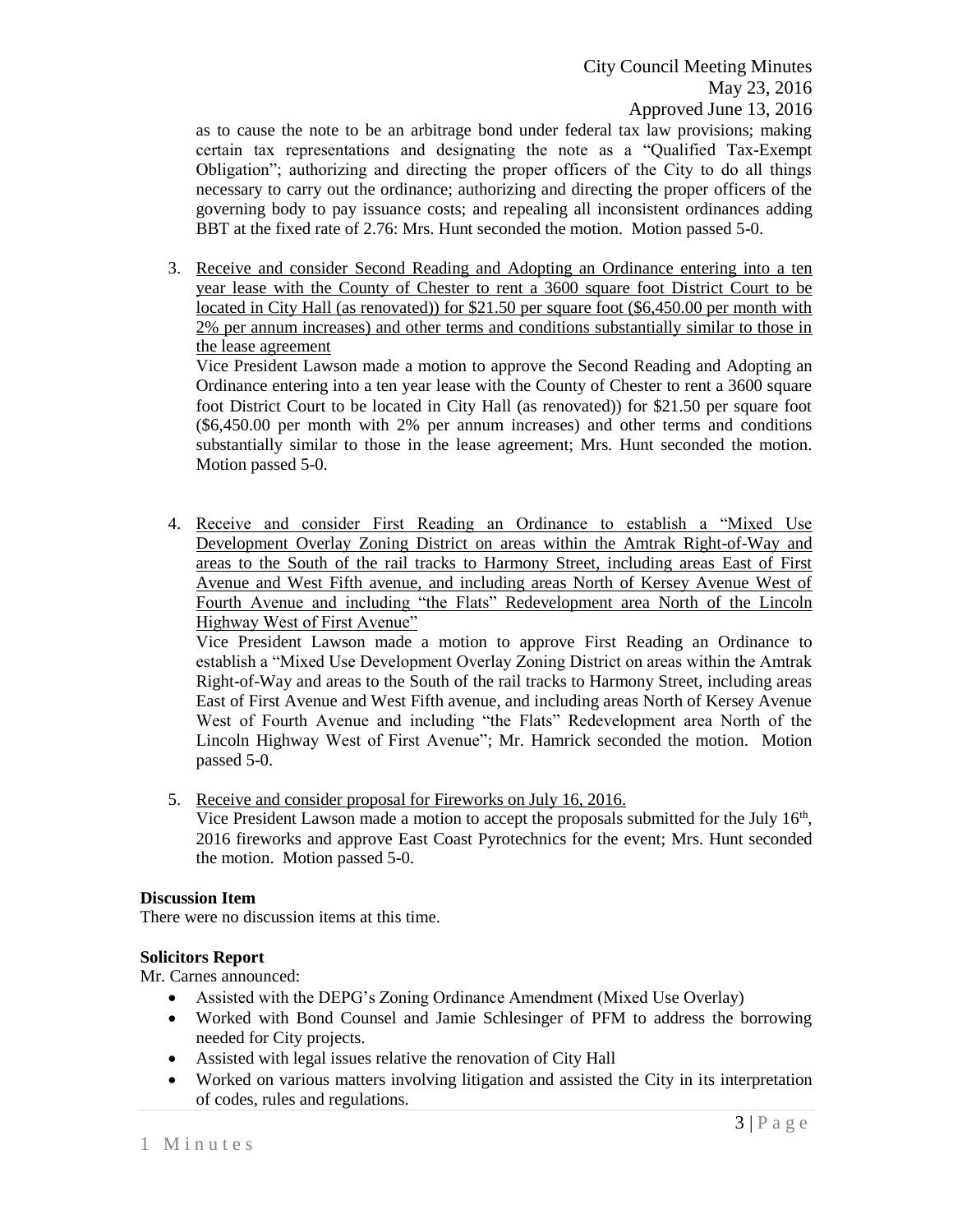## **City Manager's Report**

Mr. Trio announced:

- Pa house of Representatives held an Urban Affairs hearing on Blight at City Hall
- Codes Department is working on the blight issues and remediation action
- RDA Development ground testing is done and weekly meeting are held with the developer and engineer.
- Congratulations to Cedarville for submitting the Route 82 and 30 grant
- CDBG grant programing beginning in June. (Key will be sidewalk renovations) funding building demolitions and health and safety.
- Splash Pad Johnson Control working on Splash Pad.
- Sweeper will be arriving Mid-June.

## **Citizens' Hearings –** *Non-Agenda Items Only* **(3 Minutes)**

## Fran Scamuffa

Ms. Scamuffa asked how things were in Finance. Mr. Marcarelli explained the department is gathering a lot of information and advised Portnoff of Council's decision.

## Arden Hunt

Ms. Hunt voiced her concerns regarding a Police Officer. She asked what is going on in Coatesville. Something has to be done.

#### David Terry

Mr. Terry provided Council with an outline of the F.I.S.H event. It was very well attended for the first year. He raised over \$13,000. He asked Police Department, Fire Department, City Manager and City Council to meet for a phot op. He suggested kid's fish for free on July  $4<sup>th</sup>$ . Mr. Trio asked Mr. Terry to contact him for a meeting.

## Tekeesha Lovelace

Ms. Lovelace voiced her concerns on complaints she has filed in the Police Department. No one is taking time to look at her complaints.

## Jeff Martin

Mr. Martin voiced his concerns regarding the Police Department and his wife. No one is responding to his complaints.

## Paul Evans

Mr. Evans expressed his support for BIU and how inspections are handled. He inquired about where the funds would be held from BB&T.

#### John Pawlowski

Mr. Pawlowski provided an update on the third gazebo. He asked for help to put out the flags on Memorial Day.

#### Ron Suber

Mr. Suber voiced his concerns regarding a Police Officer and the ticket guy.

#### Lillian Lucas

Ms. Lucas voiced her concerns regarding Manor Road and Route 82.